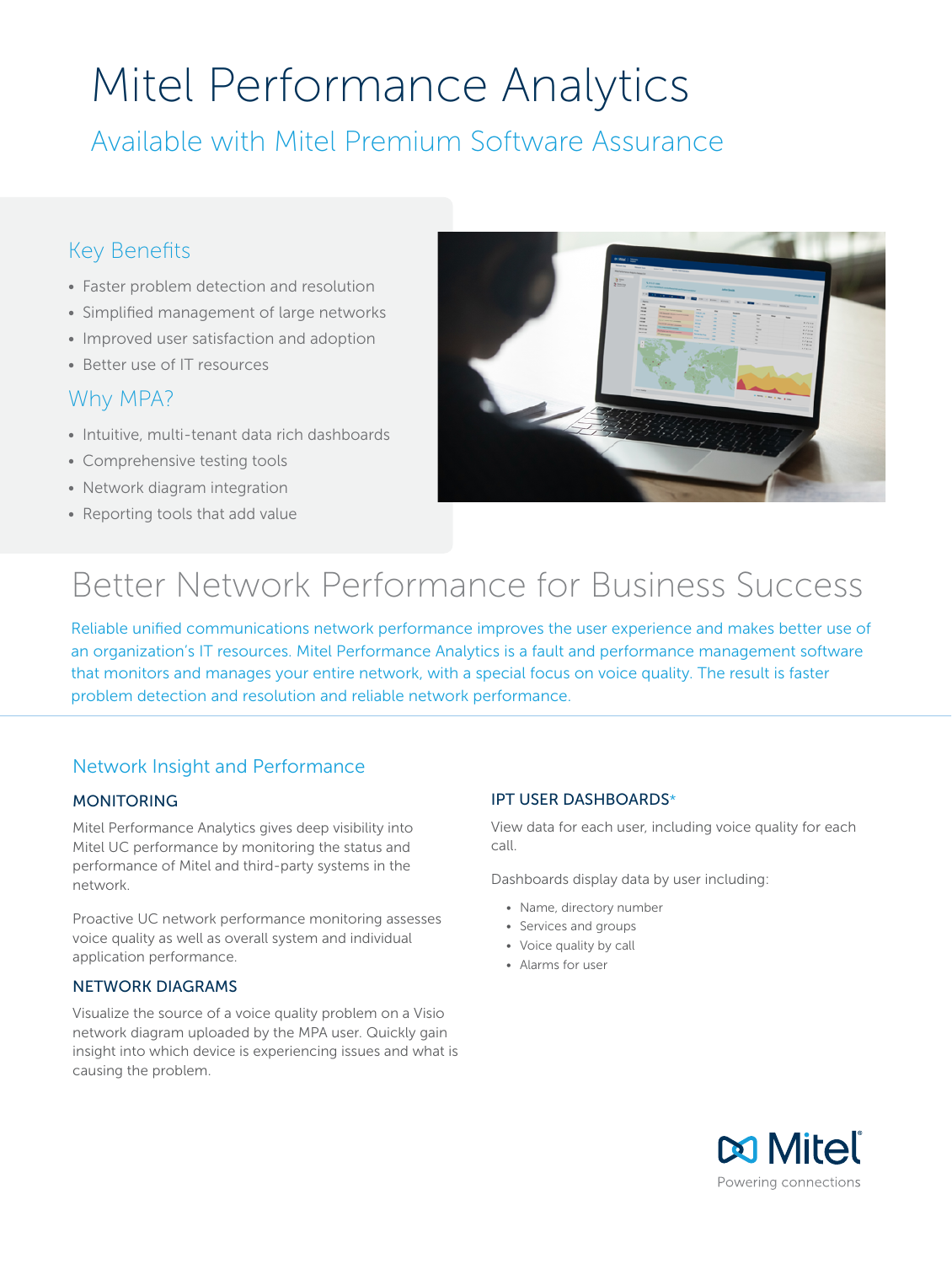## Network Tools

#### TESTING AND TROUBLESHOOTING

Identify the source of a problem quickly, for faster resolution.

- Network diagnostics tools can be launched from any device.
- Remote IP set network test tool allows you to run IP traceroute directly from MiVoice Business handset.
- UCScore.com, a site qualification tool tests network fitness for a UC deployment, testing what matters to voice performance

## Advanced UC Network Testing\*

Run scheduled and on-demand synthetic call tests to quickly pinpoint performance problems with diagnostic tools customized to voice and video.

\*Included in MPA Plus

#### SECURE REMOTE ACCESS AND SINGLE SIGN-ON

Easily access network devices anywhere in the world, for more efficient troubleshooting and maintenance.

- No VPN required and single click device access.
- Integrated web-proxy server for remote access
- Single sign-on for fast access to MiVoice Business
- Authenticated and encrypted with SSL, SSH and HTTPS
- VMWare ESKI and 2 Factor Authentication for added security

#### REPORTS AND QUICK QUERIES

Reports demonstrate network and device performance, improving capacity planning and trend identification.

#### Container-Level Reports

- Performance and availability of devices over reporting period
- Reports by container or by device
- PDF format, delivered via email, includes preview and archive
- Monthly, weekly or on-demand

#### Quick Queries

- Retrieve key data, delivered in .csv format
- Optional pie chart and pivot table displays

### Analytics and Advanced Reporting

#### VOICE QUALITY CAUSE VISUALISATION

Voice quality correlation graphs point towards the root cause of a problem, allowing you to spot trends. Detailed reports help quickly identify and assess voice quality. Voice quality reports can be easily shared and include:

- A high level VQ score of a specific device or container.
- Isolated factors that could affect or impact the VQ score.

#### TRUNK TRAFFIC AND MICOLLAB AWV UTILIZATION REPORTS\*

- Know when more capacity is needed for better performance.
- PDF reports are easily downloaded and shared.
- See usage reports for audio, web and video.

#### EADVANCED INVENTORY REPORTING\*

- Create custom reports with key inventory data.
- Report templates can be saved, and downloaded.

#### Management Functionality

Simplify common management & administration operations with Mitel Performance Analytics.

#### DEVICE OPERATIONS SCHEDULER

Schedule key operations for single or multiple devices.

#### Schedulable Maintenance Mode

• Configure and schedule maintenance mode for greater flexibility when devices are out of service, avoiding alerts.

#### Backups and SMDR Collection\*

- Scheduled or on-demand backups, for single or multiple MiVoice Business or MiVoice MX-ONE systems.
- Scheduled or on-demand SMDR collection, for MiVoice Business, MiVoice MX-ONE or MiVoice Office 250.

#### FLEXIBLE ALERTING

Real-time alerts provide timely, actionable data on network issues, so problems are resolved more quickly.

- Custom alarm filters help manage service level commitments while schedulable alarm filters automate the process.
- Flexible alarm management allows you to decide how and when you receive alerts to reduce alarm fatigue.
- MPA has three types of alarms, device, threshold and system to give you control of the type of alarms - seen and actioned.
- MPA listens for incoming Emergency Response SNMP traps.



[mitel.com](http://www.mitel.com)

© Copyright 2018 Mitel Networks Corporation. Alle Rechte vorbehalten. Mitel und das Mitel-Logo sind Marken der Mitel Networks Corporation. Alle Verweise auf Marken von Drittanbietern dienen nur zu Referenzzwecken, und Mitel übernimmt keine Verantwortung für diese Marken. YY-123456-R1709-EN